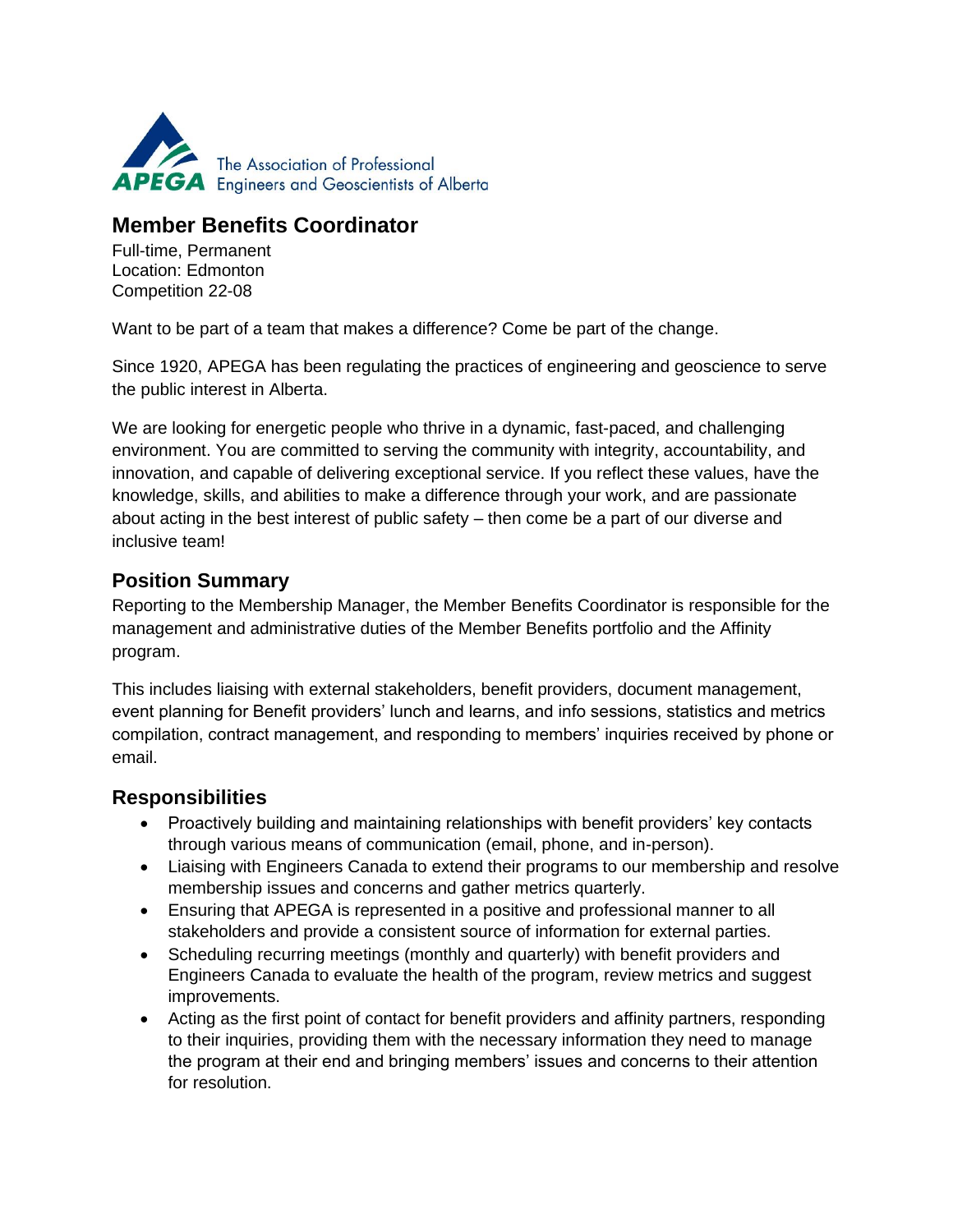- Remaining current on membership needs, affinity program trends, actively researching new offerings and providing recommendations to develop new programs.
- Processing and evaluating applications of prospective providers and provide recommendation to Membership Manager and/or Director, Outreach & Product Services.
- Evaluating current and new offerings to ensure alignment with APEGA's Strategic Plan, Objectives and Values.
- Managing contracts to ensure APEGA meets its obligations and contracts are renewed or terminated as per agreements.
- Tracking, recording, and compiling metrics to report membership usage and trends.
- Continuously improving program processes and procedures and automating workflows to improve efficiencies whenever possible and updating necessary documentation.
- Liaising with communications to market and promote program offerings to APEGA membership through website, social media, and digital newsletters, ensuring promotional materials and digital content is always up to date.
- Planning and coordinating information sessions to allow benefit providers to educate APEGA members on their offerings.
- Demonstrating APEGA's commitment to superior customer service through responding to members' inquiries and feedback in a timely manner via phone or email, resolving issues, and addressing members' concerns, escalating when necessary.

## **Competencies, Skills & Attributes**

- Core competencies: Exemplifying Integrity, Fostering Communication, Results Orientation, Service Excellence and Teamwork.
- Functional Competencies: Analytical Thinking, Attention to Detail, Intuitive, Partnering and Planning and Organizing.
- Sound knowledge of contract management.
- Knowledge of privacy and confidentiality protocols.
- Knowledge of business development, marketing, and sales best practices
- Event management, records, and contract management.
- Excellent organizational and prioritization skills, and attention to detail.
- Advanced skills in computer applications, including Microsoft Office Suite.
- Ability to collaborate with external stakeholders with a high degree of professionalism to build and maintain strong working relationships.
- Ability to identify potential risks and develop plans to mitigate or address issues and concerns.
- Ability to problem-solve and make sound decisions quickly and confidently based on internal policies, procedures, and best practices.
- Ability to write in a professional, concise, and engaging style.
- Strong commitment to delivering exceptional and professional customer service.